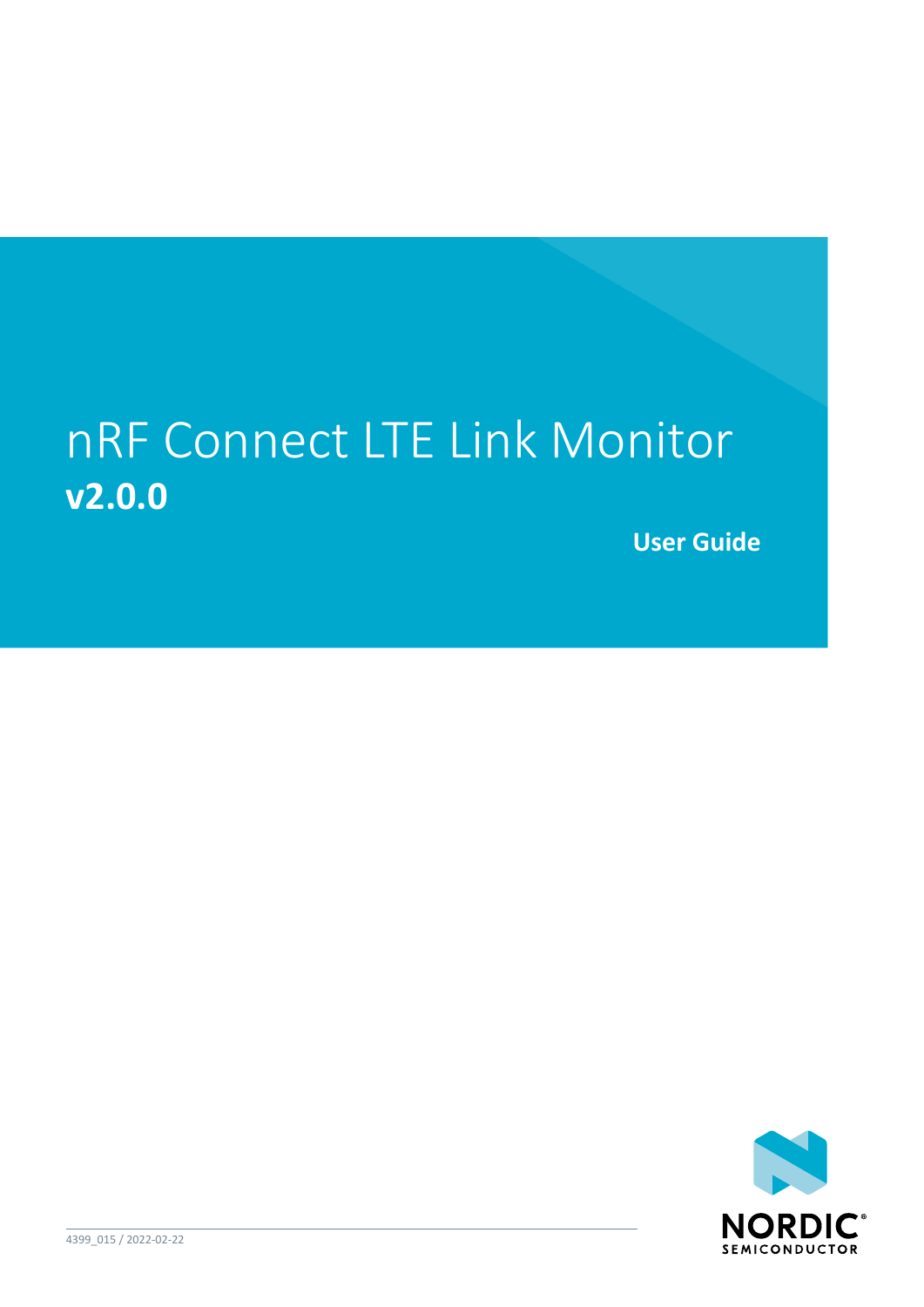### **Contents**

|                | Revision history. The contract of the contract of the contract of the contract of the fill |  |
|----------------|--------------------------------------------------------------------------------------------|--|
| $\mathbf{1}$   | Introduction. The contract of the contract of the contract of the contract of the 4        |  |
| 2 <sup>1</sup> | Installing the LTE Link Monitor. The contract of the contract of the state of 5            |  |
| 3 <sup>1</sup> | LTE Link Monitor overview. The contract of the contract of the contract of 6               |  |
| 4              | Viewing and sending AT commands. The contract of the contract of the September 19          |  |
| 5              | Viewing modem events. The contract of the contract of the contract of 10                   |  |
| 6              | Managing credentials. The contract of the contract of the contract of the 11               |  |
| $\mathbf{7}$   | Sample code for locationapi.org. The contract of the contract of the 12                    |  |
|                | Legal notices. The contract of the contract of the contract of the contract of the 14      |  |

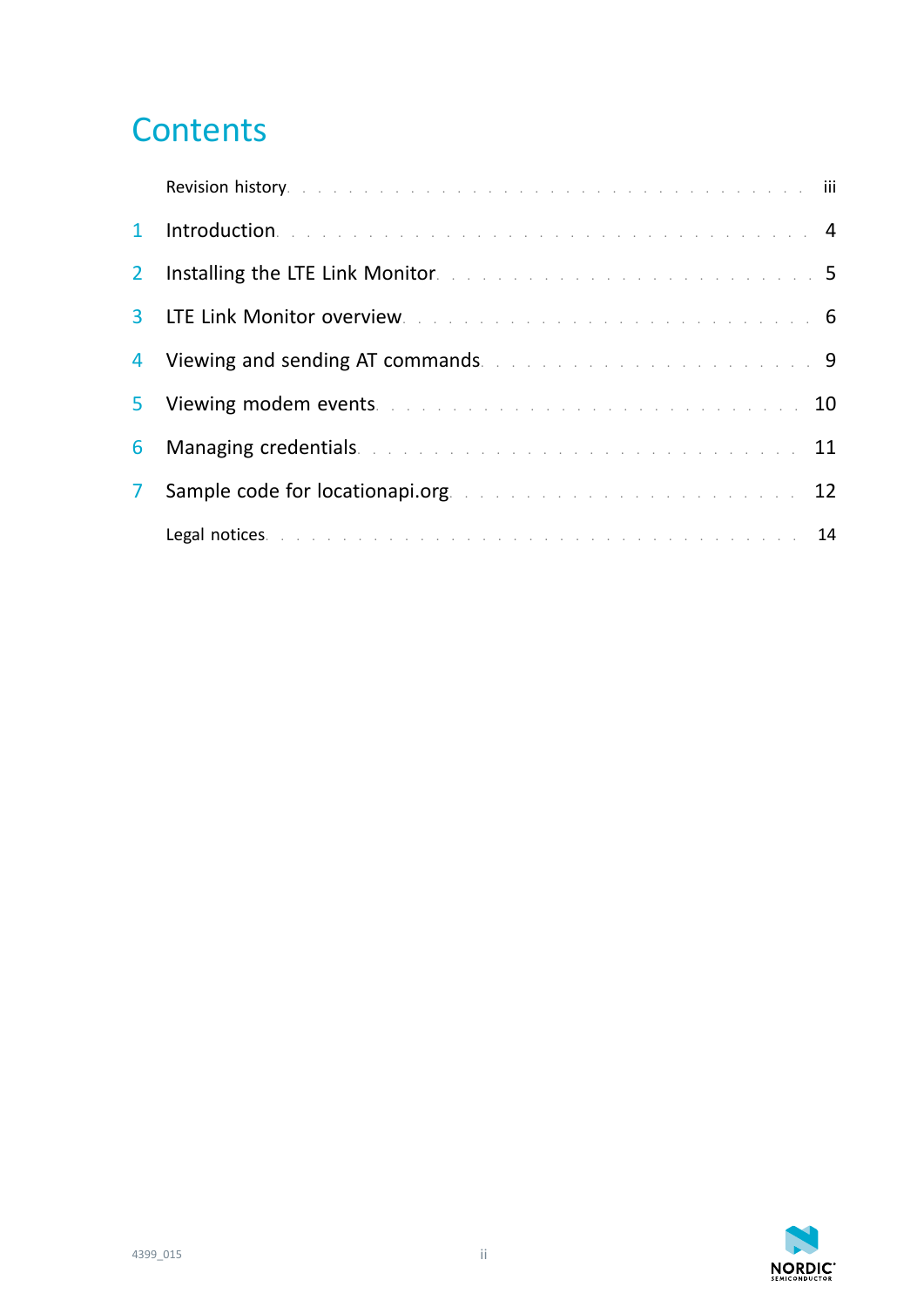### <span id="page-2-0"></span>Revision history

| <b>Date</b>    | <b>Description</b>                                                                                |  |  |  |  |  |
|----------------|---------------------------------------------------------------------------------------------------|--|--|--|--|--|
| 2022-02-22     | Updated the following topics to match nRF Connect LTE Link Monitor v2.0.0:                        |  |  |  |  |  |
|                | LTE Link Monitor overview on page 6                                                               |  |  |  |  |  |
|                | Viewing and sending AT commands on page 9                                                         |  |  |  |  |  |
|                | Viewing modem events on page 10<br>Managing credentials on page 11                                |  |  |  |  |  |
|                |                                                                                                   |  |  |  |  |  |
| 2021-06-02     | Editorial changes                                                                                 |  |  |  |  |  |
| September 2019 | Updated to match nRF Connect LTE Link Monitor v1.1.1:                                             |  |  |  |  |  |
|                | Updated supported devices to include Thingy:91                                                    |  |  |  |  |  |
|                | Updated Installing the LTE Link Monitor on page 5                                                 |  |  |  |  |  |
|                | Split LTE Link Monitor functionality into LTE Link Monitor overview on page                       |  |  |  |  |  |
|                | 6, Viewing modem events on page 10, and Viewing and sending AT                                    |  |  |  |  |  |
|                | commands on page 9                                                                                |  |  |  |  |  |
|                | Added Managing credentials on page 11                                                             |  |  |  |  |  |
| May 2019       | Updated Installing the LTE Link Monitor on page 5                                                 |  |  |  |  |  |
| December 2018  | Updated LTE Link Monitor functionality to reflect the Periodic signal quality<br>requests option. |  |  |  |  |  |
| October 2018   | First release                                                                                     |  |  |  |  |  |

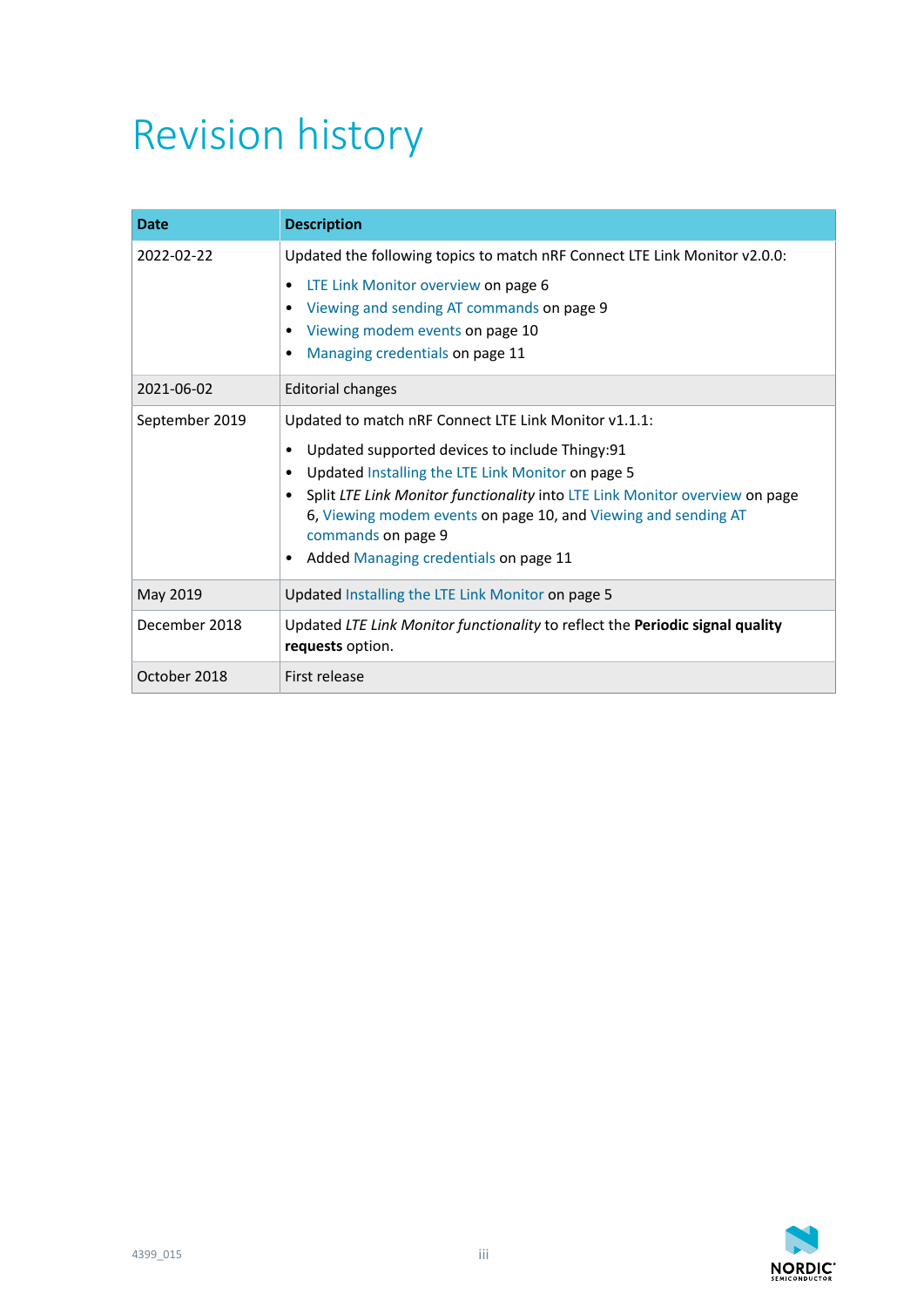# <span id="page-3-0"></span>**Introduction**

LTE Link Monitor is a modem client application that monitors the modem/link status and activity using AT commands.

See the [nRF91 AT Commands Reference Guide](https://infocenter.nordicsemi.com/topic/ref_at_commands/REF/at_commands/intro.html) for the AT commands that are supported by the modem in nRF91 Series devices.

LTE Link Monitor is implemented as an app for the [nRF Connect for Desktop](https://www.nordicsemi.com/Software-and-Tools/Development-Tools/nRF-Connect-for-desktop) application.

#### **Supported devices**

- nRF9160 DK (PCA10090)
- Thingy:91 (PCA20035)

This video tutorial gives you an overview of the nRF Connect LTE Link Monitor:

| <b>EXISTING INVESTIGATION IN CASH ASSOCIATED AND LODGED</b><br><b>RECO</b><br><b>Melmatrix</b><br><b>HOWE: BUS IP</b><br><b>MI</b> CO LO<br><b>Matmilator</b> in<br><br><b>Material</b><br><b>CHEC: BIT IT</b><br><b>DECK OF</b><br><b>MACROSSIE IN 1879</b><br><b>MICHAEL</b><br><b>MACMORATIC LIST</b><br>HOGEROPE IN BILT IF                       |         |          |  | Watch later<br><b>WEEKS</b>        | <b>Signal</b><br><b>Greenpile</b><br>Panelland Art Horeck<br>use.<br>Pin<br>Por Estras:<br><b>Mayler</b><br><b>Bandle</b><br>Gumme | <b>Cha</b><br>فللإقراص كالمار<br>a1<br>UECC má CIG<br>Art PROmesteed<br>$\sim$<br>PS mode 2<br>1.8.8.10.44.17.30.24<br>35.66     |
|-------------------------------------------------------------------------------------------------------------------------------------------------------------------------------------------------------------------------------------------------------------------------------------------------------------------------------------------------------|---------|----------|--|------------------------------------|------------------------------------------------------------------------------------------------------------------------------------|----------------------------------------------------------------------------------------------------------------------------------|
| <b>Michael</b><br>al al Militari 2 come<br><b>MAY 15</b><br>alaisa (1) - 11<br><b>MOLT</b><br>abelanus +4 m =<br><b>MICHAEL</b><br><b>MACHINES</b> LEADER<br><b>MIXED</b><br><b>Q</b> Toyott communities:                                                                                                                                             |         |          |  | Town                               | <b>BANK</b><br><b>FEARMOUR</b><br><b>Source motoronic</b><br>OB<br>Registration:<br><b>MacAdoo</b><br>Gamalan<br>CARDI.<br>Fac.    | 19.74<br><b>STANI</b><br>Arter<br>and Milled Station<br>mo.<br>nan.<br>CARSTON<br><b>STATE</b><br><b>R</b> description materials |
| <b>ALC</b>                                                                                                                                                                                                                                                                                                                                            | AF-GENO | AD-DRAWN |  |                                    | Sottings.<br>SE Automatic empoints:                                                                                                |                                                                                                                                  |
| Log.<br>top 43' 60-523.<br>Appleation data folder. C. Cherry (et Appl) also Elsente greefs around go, nel connect instrumeday<br>94.92 25.005<br>Modern port is opened.<br>Marchi Santaconductor ASM, american polis ridel, selle bill, in A il sin preacchied Justice Inspectorship and<br>10.53 Bl / H<br>14.65.48.000<br>Although, 21820670014090. |         |          |  | <b>DDD</b> Prodo sparandy reporter | at Terminial auto scenii<br>сосатали и от томет                                                                                    | of the company's the<br>pack that has been discussed as the state of the state of the state of                                   |

*Figure 1: YouTube tutorial*

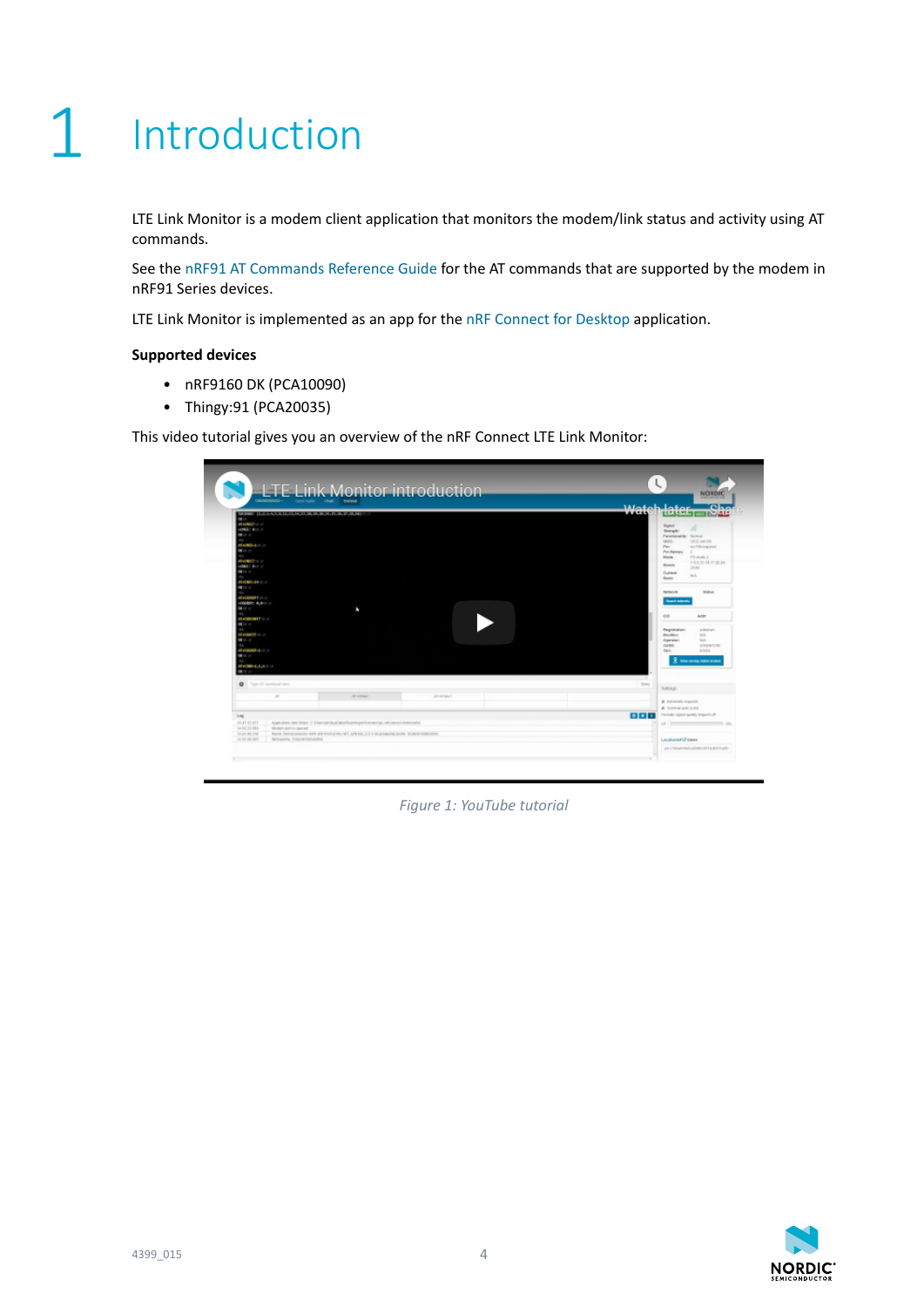# <span id="page-4-1"></span><span id="page-4-0"></span>2 Installing the LTE Link Monitor

The LTE Link Monitor is installed as an app for nRF Connect for Desktop.

Before you can install the LTE Link Monitor, you must download and install [nRF Connect for Desktop](https://www.nordicsemi.com/Software-and-Tools/Development-Tools/nRF-Connect-for-desktop) (version 3.2.0 or later).

To install the LTE Link Monitor:

- **1.** Open nRF Connect for Desktop.
- **2.** Find the LTE Link Monitor in the list of apps and click **Install**.

Once the app is installed, you can launch it by clicking **Open**.

For easy access, you can create a desktop shortcut by clicking the **arrow down** button and selecting **Create shortcut**.

If a new version of the app becomes available, an **Update** button is displayed next to the **Open** button. Click this button to install the latest version. To uninstall the app, click the **arrow down** button and select **Uninstall**.

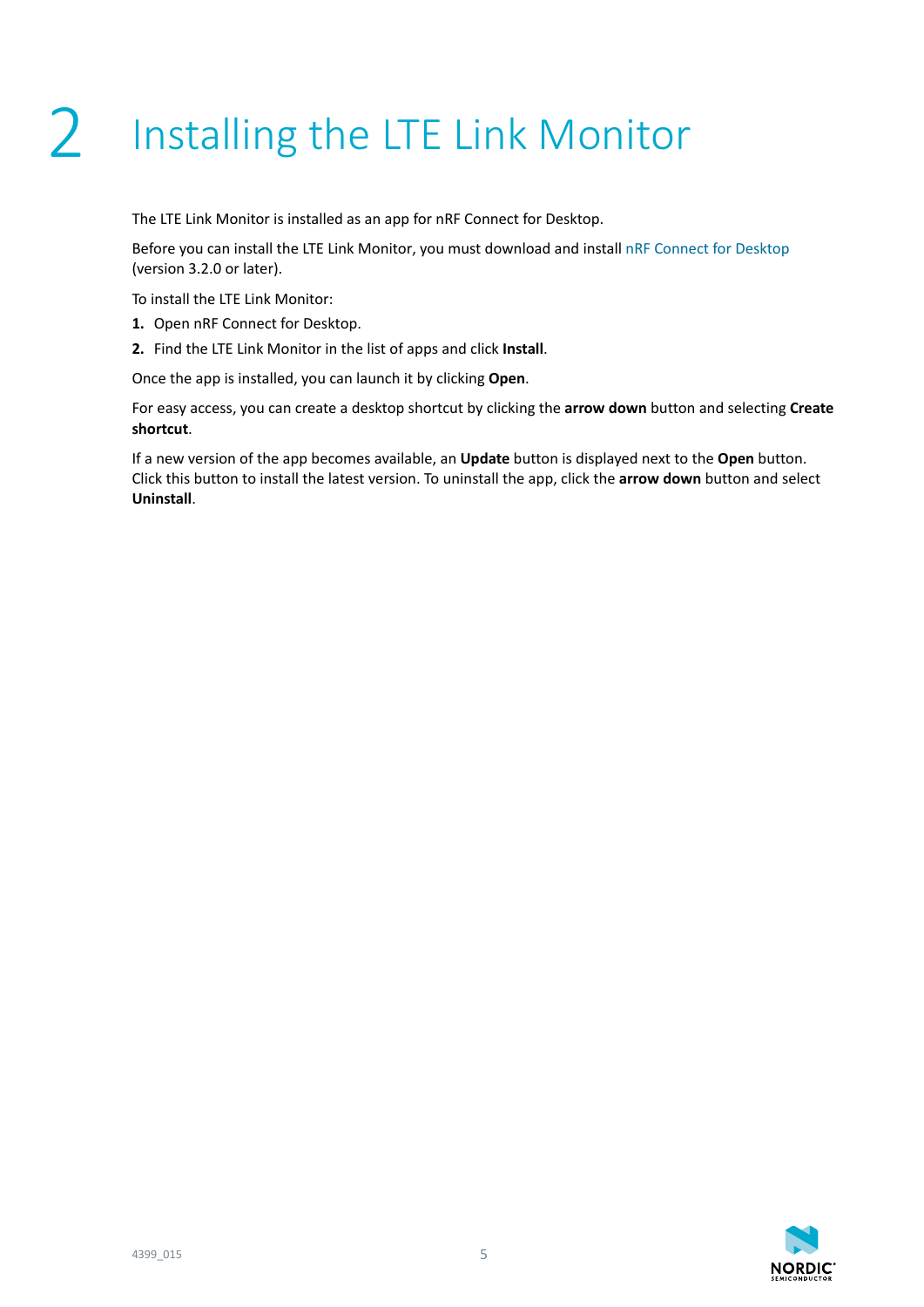### <span id="page-5-1"></span><span id="page-5-0"></span>LTE Link Monitor overview

LTE Link Monitor displays information about connected devices and shows, for example, the signal quality, network information, and the AT communication with the modem.

After starting the LTE Link Monitor, the application window is displayed. It has the following elements:

#### **Main view**

The main view displays the terminal view, chart view, or certificate manager, depending on your selection in the navigation bar.

#### **Navigation bar**

The **SELECT DEVICE** drop-down menu in the navigation bar displays all supported devices. When you select a device, you can see live information about the current session in the main view. In the chart view, you can alternatively open a log file to load and display the log contents of a previous session.

**Note:** You cannot open a log file when a device connection is open.

Select the **Terminal** view to [display and send AT commands,](#page-8-1) the **Chart** view to [display modem events](#page-9-1), or the **Certificate manager** to [manage credentials.](#page-10-1)

Select the **About** view to display information about the app or create a system report.



*Figure 2: Navigation bar*

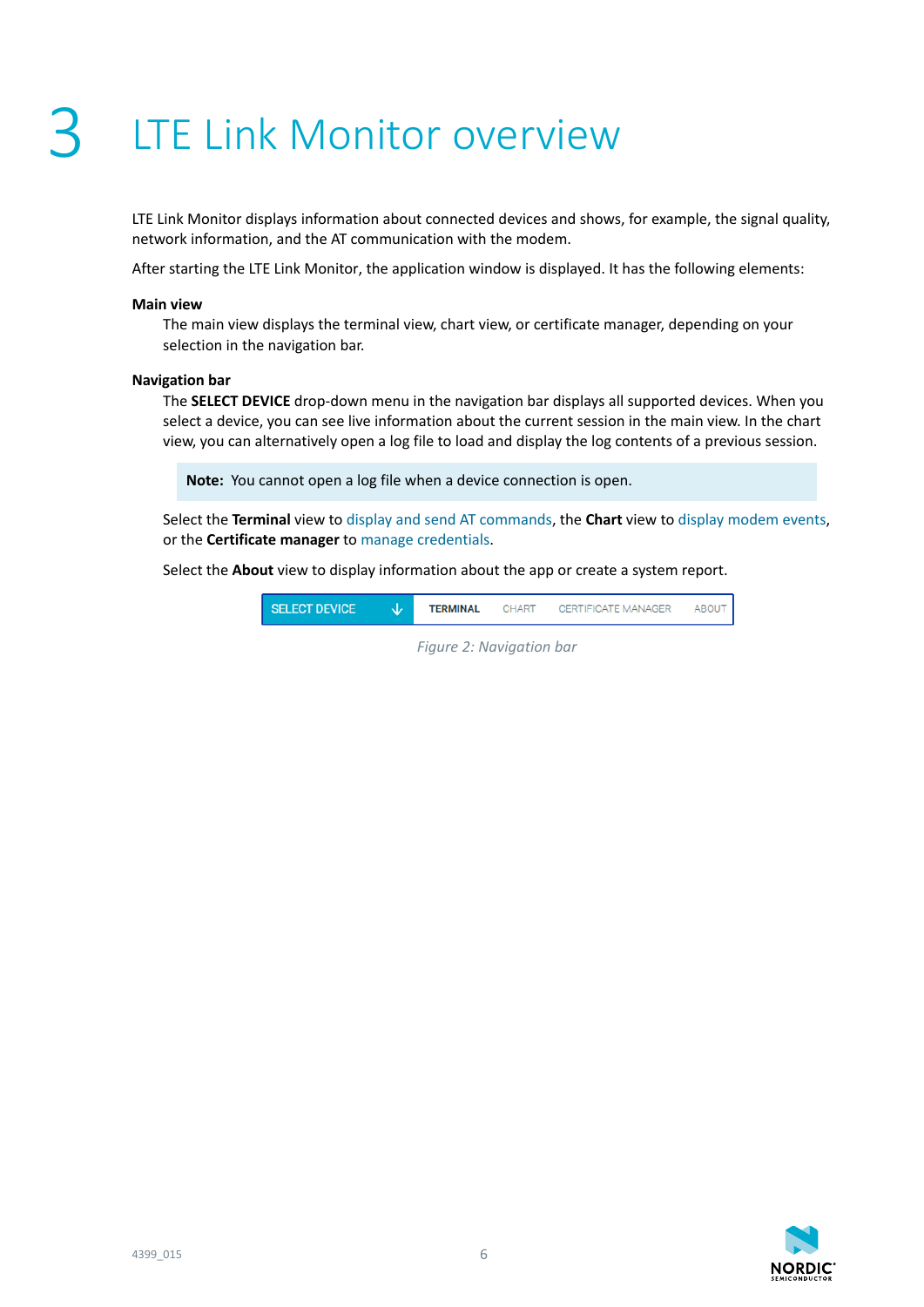#### **Side panel**

The side panel displays information related to the modem, network, and mobile cell.

The first line of indicators helps to visualize the connection state by displaying the indicators in different colors. Hovering over these indicators lists the possible colors and their meanings.

The following sections show information about the modem state, the network, the packet domain group, and the cell.

In the network group, only the connected network is listed automatically. Click **Search networks** to display a complete list of available networks. Be aware that this is a long and blocking operation.

If the connected cell can be resolved by the locationapi.org service, you can click **Show serving station location** to open a small map with the range of the serving station.

| <b>Signal Strength:</b> |            | -F                                |  |  |  |  |
|-------------------------|------------|-----------------------------------|--|--|--|--|
| <b>Functionality:</b>   |            | Normal                            |  |  |  |  |
| UICC:                   |            | <b>UICC</b> init OK               |  |  |  |  |
| Pin:                    |            | no PIN required                   |  |  |  |  |
| <b>Pin Retries:</b>     |            | 3                                 |  |  |  |  |
| Mode:                   |            | CS/PS mode 2                      |  |  |  |  |
| Bands:                  |            | 2-4,8,12-13,20,28                 |  |  |  |  |
| <b>Current Band:</b>    |            | 20                                |  |  |  |  |
|                         |            |                                   |  |  |  |  |
| <b>Network</b>          |            | <b>Status</b>                     |  |  |  |  |
| <b>Telia Norge AS</b>   |            |                                   |  |  |  |  |
| <b>Search networks</b>  |            |                                   |  |  |  |  |
|                         |            |                                   |  |  |  |  |
|                         |            |                                   |  |  |  |  |
| <b>CID</b>              | Addr       |                                   |  |  |  |  |
| 0:                      | ibasis.jot | 10.160.149.90                     |  |  |  |  |
|                         |            |                                   |  |  |  |  |
|                         |            | Registration: registered, roaming |  |  |  |  |
| MccMnc:                 |            | 24202                             |  |  |  |  |
|                         |            | Operator: Telia Norge AS          |  |  |  |  |
| CellID:                 |            | 35491094                          |  |  |  |  |
| TAC:                    |            | 2305                              |  |  |  |  |

*Figure 3: Side panel*

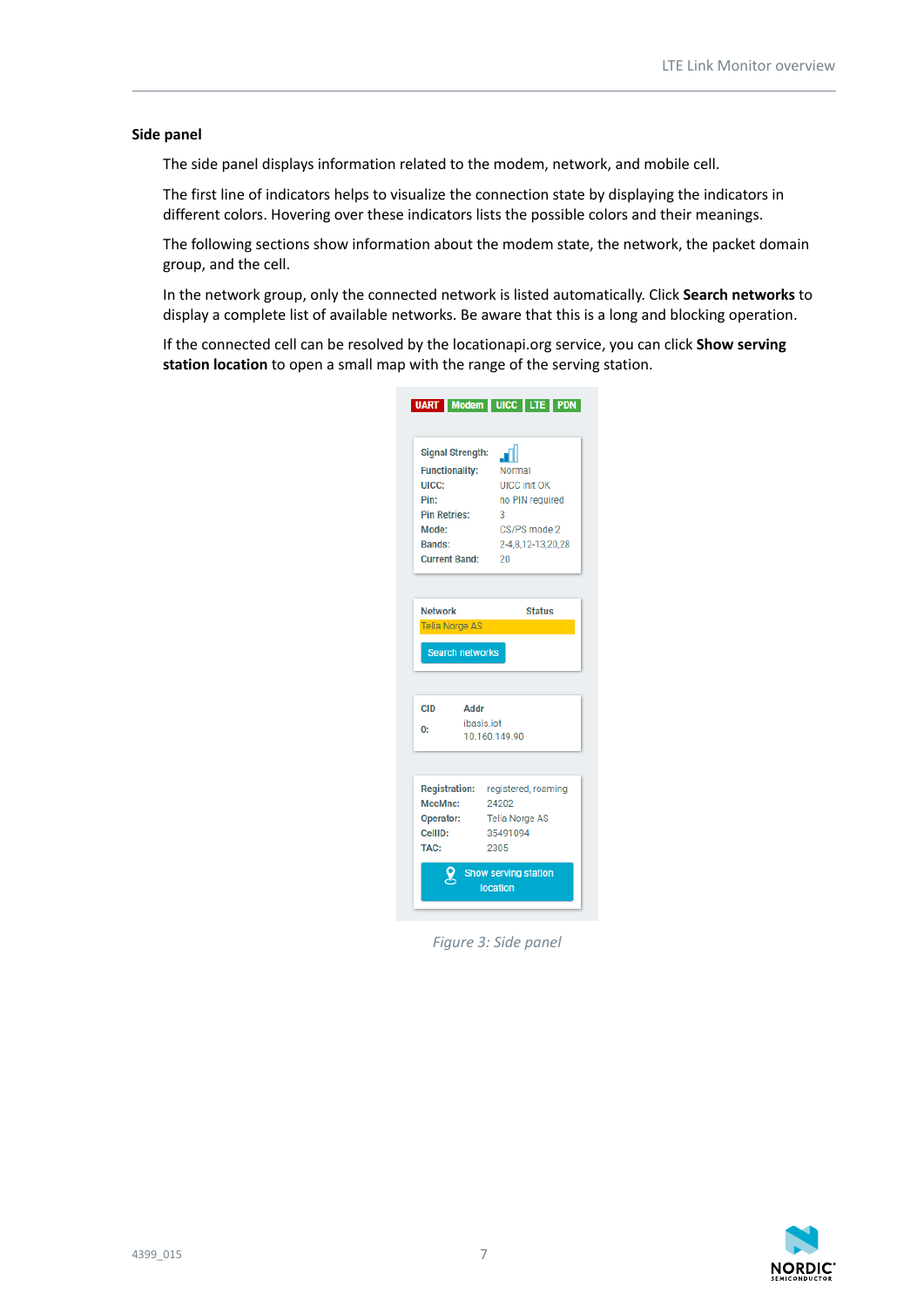#### **Settings**

The **Settings** section of the side panel offers the following options:

• **Automatic requests**: Toggles whether LTE Link Monitor should automatically send a new request after receiving a response from the modem. This is required to gather the information that is listed in the side panel.

**Note:** Any information displayed in LTE Link Monitor is an interpretation of the responses from the modem. Therefore, turning off automatic requests affects the validity of the information.

- **Terminal auto scroll**: Toggles the terminal's auto-scrolling behavior.
- **Periodic signal quality requests**: Enable this option to send an [Extended signal quality +CESQ](https://infocenter.nordicsemi.com/topic/ref_at_commands/REF/at_commands/mob_termination_ctrl_status/cesq.html) command in a specified interval. Requires **Automatic requests** to be enabled.
- **LocationAPI token**: Used for accessing the online service. The initial token belongs to a free limited account, so it is recommended to create an account and change the token by following the link in the user interface.



*Figure 4: Settings*

**Log**

The log view at the bottom shows info and error level messages from the application. Click the **OPEN LOG FILE** button to view the full log file, which contains the complete AT communication with the modem.



*Figure 5: Log*

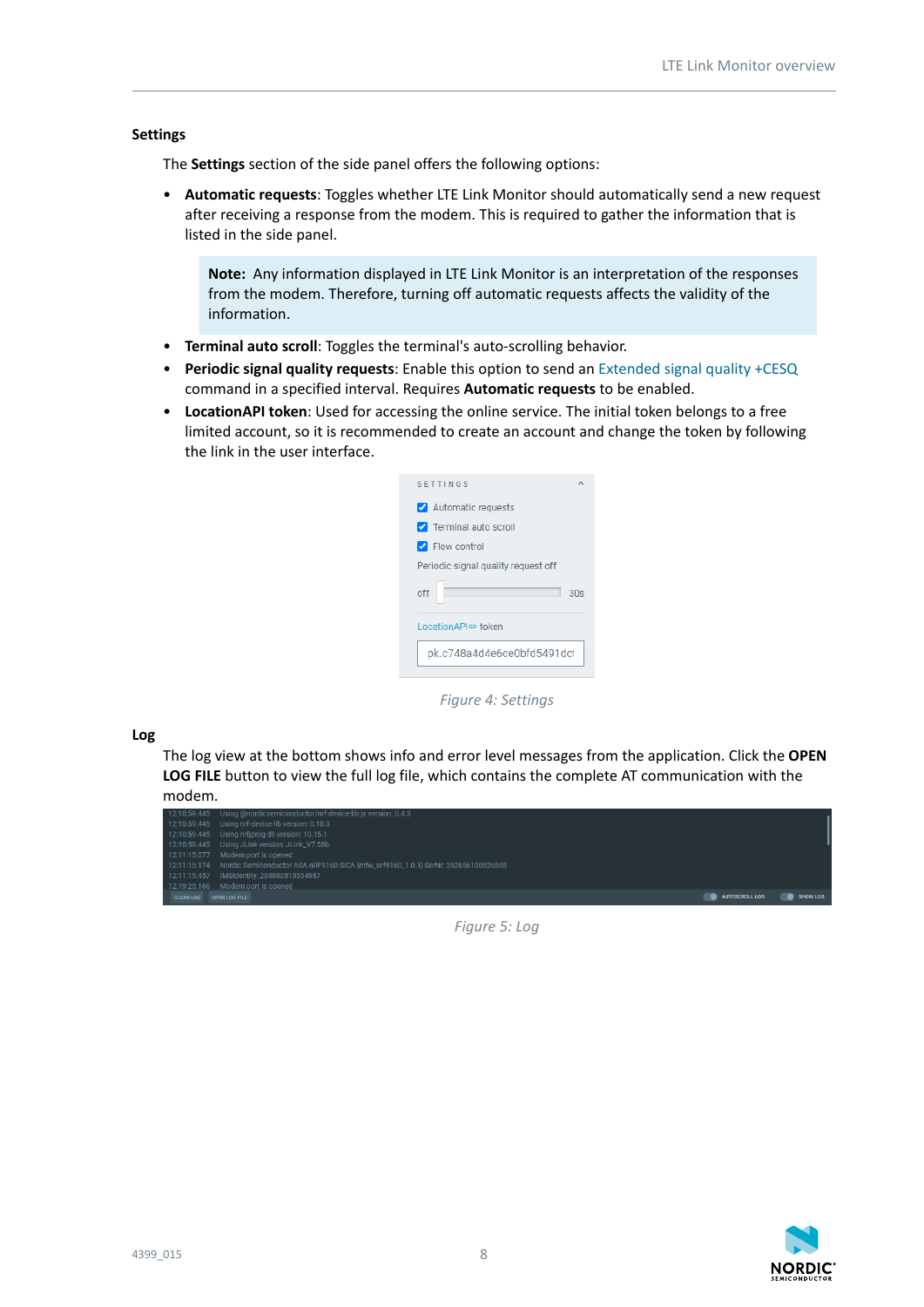# <span id="page-8-1"></span><span id="page-8-0"></span>4 Viewing and sending AT commands

Switch to the terminal view to see the AT communication with the modem and to send AT commands.

| Thingy:91 UART<br>m.<br><b>TERMINAL</b> CHART CERTIFICATE MANAGER<br>ABOUT<br>$\triangle$<br>PCA20035_f04b645c40cc<br>MODEM PORT<br>AT+CFUN? CR. LF<br>+CFUN: 1 CR LF<br>COM5<br>$\check{~}$<br>OK CR LF<br><b>NUL</b><br>AT+CGSN=1 CR LF<br>UART Modern UICC LTE PDN<br>+CGSN: "352656100826588" CR<br>OK CR LF<br>Signal Strength:<br>ыl<br>NUL.<br>Functionality:<br>Normal<br>AT+CGMI CR LF<br>UICC:<br><b>UICC</b> init OK<br>Nordic Semiconductor ASA CR<br>Pin:<br>no PIN required<br>LF.<br><b>Pin Retries:</b><br>3<br>OK CR LF<br>CS/PS mode 2<br>Mode:<br>Bands:<br>2-4,8,12-13,20,28<br>NUL.<br>AT+CGMM CR LF<br>Current Band: N/A<br>nRF9160-SICA OR<br>1F<br>OK CR LF<br>Network<br><b>Status</b><br>NUL.<br>AT+CGMR CR LF<br>Search networks<br>nfw_nrf9160_1.0.1 CR<br>LE.<br>OK CR LF<br>CID<br>Addr<br>NUL.<br>$0$ :<br>AT+CEMODE? CR LF<br>+CEMODE: 2 CR LF<br>OK CR LF<br>not registered,<br>NUL.<br>Registration:<br>searching<br>ATXXCBAND=? OR LF<br>N/A<br>MccMnc:<br>XXCBAND: (2,3,4,8,12,13,20,28) CR<br>N/A<br>Operator:<br>LE.<br>CellID:<br>35491094<br>OK CR LF<br>TAC:<br>2305<br>NUL.<br>AT+CMEE? CR. LF<br>$\circ$<br>Show serving station<br>+CMEE: 0 CR<br>location<br>$\circ$<br>Type AT command here<br><b>SETTINGS</b><br>$\sim$<br>Automatic requests<br>AT.<br>AT+CFUN?<br>AT+CFUN=1<br>Terminal auto scroll<br>Flow control<br>Periodic signal quality request off<br>12:10:59.445 Using nrt-device-lib version: 0.10.3<br>12:10:59.445 Using nrfjprog dll version: 10.15.1<br>30s<br>off<br>12:10:59.445 Using JLink version: JLink_V7.58b<br>12:11:15.077 Modem port is opened | <b>V</b> LTE Link Monitor v2.0.0                                 |                         |  | $\sigma$ $\times$<br>the control |
|---------------------------------------------------------------------------------------------------------------------------------------------------------------------------------------------------------------------------------------------------------------------------------------------------------------------------------------------------------------------------------------------------------------------------------------------------------------------------------------------------------------------------------------------------------------------------------------------------------------------------------------------------------------------------------------------------------------------------------------------------------------------------------------------------------------------------------------------------------------------------------------------------------------------------------------------------------------------------------------------------------------------------------------------------------------------------------------------------------------------------------------------------------------------------------------------------------------------------------------------------------------------------------------------------------------------------------------------------------------------------------------------------------------------------------------------------------------------------------------------------------------------------------------------------------------------------------------------------------------------------|------------------------------------------------------------------|-------------------------|--|----------------------------------|
|                                                                                                                                                                                                                                                                                                                                                                                                                                                                                                                                                                                                                                                                                                                                                                                                                                                                                                                                                                                                                                                                                                                                                                                                                                                                                                                                                                                                                                                                                                                                                                                                                           |                                                                  |                         |  |                                  |
|                                                                                                                                                                                                                                                                                                                                                                                                                                                                                                                                                                                                                                                                                                                                                                                                                                                                                                                                                                                                                                                                                                                                                                                                                                                                                                                                                                                                                                                                                                                                                                                                                           |                                                                  |                         |  |                                  |
|                                                                                                                                                                                                                                                                                                                                                                                                                                                                                                                                                                                                                                                                                                                                                                                                                                                                                                                                                                                                                                                                                                                                                                                                                                                                                                                                                                                                                                                                                                                                                                                                                           |                                                                  |                         |  |                                  |
|                                                                                                                                                                                                                                                                                                                                                                                                                                                                                                                                                                                                                                                                                                                                                                                                                                                                                                                                                                                                                                                                                                                                                                                                                                                                                                                                                                                                                                                                                                                                                                                                                           |                                                                  |                         |  |                                  |
|                                                                                                                                                                                                                                                                                                                                                                                                                                                                                                                                                                                                                                                                                                                                                                                                                                                                                                                                                                                                                                                                                                                                                                                                                                                                                                                                                                                                                                                                                                                                                                                                                           |                                                                  |                         |  |                                  |
|                                                                                                                                                                                                                                                                                                                                                                                                                                                                                                                                                                                                                                                                                                                                                                                                                                                                                                                                                                                                                                                                                                                                                                                                                                                                                                                                                                                                                                                                                                                                                                                                                           |                                                                  |                         |  |                                  |
|                                                                                                                                                                                                                                                                                                                                                                                                                                                                                                                                                                                                                                                                                                                                                                                                                                                                                                                                                                                                                                                                                                                                                                                                                                                                                                                                                                                                                                                                                                                                                                                                                           |                                                                  |                         |  |                                  |
|                                                                                                                                                                                                                                                                                                                                                                                                                                                                                                                                                                                                                                                                                                                                                                                                                                                                                                                                                                                                                                                                                                                                                                                                                                                                                                                                                                                                                                                                                                                                                                                                                           |                                                                  |                         |  |                                  |
|                                                                                                                                                                                                                                                                                                                                                                                                                                                                                                                                                                                                                                                                                                                                                                                                                                                                                                                                                                                                                                                                                                                                                                                                                                                                                                                                                                                                                                                                                                                                                                                                                           |                                                                  |                         |  |                                  |
|                                                                                                                                                                                                                                                                                                                                                                                                                                                                                                                                                                                                                                                                                                                                                                                                                                                                                                                                                                                                                                                                                                                                                                                                                                                                                                                                                                                                                                                                                                                                                                                                                           |                                                                  |                         |  |                                  |
|                                                                                                                                                                                                                                                                                                                                                                                                                                                                                                                                                                                                                                                                                                                                                                                                                                                                                                                                                                                                                                                                                                                                                                                                                                                                                                                                                                                                                                                                                                                                                                                                                           |                                                                  |                         |  |                                  |
|                                                                                                                                                                                                                                                                                                                                                                                                                                                                                                                                                                                                                                                                                                                                                                                                                                                                                                                                                                                                                                                                                                                                                                                                                                                                                                                                                                                                                                                                                                                                                                                                                           |                                                                  |                         |  |                                  |
|                                                                                                                                                                                                                                                                                                                                                                                                                                                                                                                                                                                                                                                                                                                                                                                                                                                                                                                                                                                                                                                                                                                                                                                                                                                                                                                                                                                                                                                                                                                                                                                                                           |                                                                  |                         |  |                                  |
|                                                                                                                                                                                                                                                                                                                                                                                                                                                                                                                                                                                                                                                                                                                                                                                                                                                                                                                                                                                                                                                                                                                                                                                                                                                                                                                                                                                                                                                                                                                                                                                                                           |                                                                  |                         |  |                                  |
|                                                                                                                                                                                                                                                                                                                                                                                                                                                                                                                                                                                                                                                                                                                                                                                                                                                                                                                                                                                                                                                                                                                                                                                                                                                                                                                                                                                                                                                                                                                                                                                                                           |                                                                  |                         |  |                                  |
|                                                                                                                                                                                                                                                                                                                                                                                                                                                                                                                                                                                                                                                                                                                                                                                                                                                                                                                                                                                                                                                                                                                                                                                                                                                                                                                                                                                                                                                                                                                                                                                                                           |                                                                  |                         |  |                                  |
|                                                                                                                                                                                                                                                                                                                                                                                                                                                                                                                                                                                                                                                                                                                                                                                                                                                                                                                                                                                                                                                                                                                                                                                                                                                                                                                                                                                                                                                                                                                                                                                                                           |                                                                  |                         |  |                                  |
|                                                                                                                                                                                                                                                                                                                                                                                                                                                                                                                                                                                                                                                                                                                                                                                                                                                                                                                                                                                                                                                                                                                                                                                                                                                                                                                                                                                                                                                                                                                                                                                                                           |                                                                  |                         |  |                                  |
|                                                                                                                                                                                                                                                                                                                                                                                                                                                                                                                                                                                                                                                                                                                                                                                                                                                                                                                                                                                                                                                                                                                                                                                                                                                                                                                                                                                                                                                                                                                                                                                                                           |                                                                  |                         |  |                                  |
|                                                                                                                                                                                                                                                                                                                                                                                                                                                                                                                                                                                                                                                                                                                                                                                                                                                                                                                                                                                                                                                                                                                                                                                                                                                                                                                                                                                                                                                                                                                                                                                                                           |                                                                  |                         |  |                                  |
|                                                                                                                                                                                                                                                                                                                                                                                                                                                                                                                                                                                                                                                                                                                                                                                                                                                                                                                                                                                                                                                                                                                                                                                                                                                                                                                                                                                                                                                                                                                                                                                                                           |                                                                  |                         |  |                                  |
|                                                                                                                                                                                                                                                                                                                                                                                                                                                                                                                                                                                                                                                                                                                                                                                                                                                                                                                                                                                                                                                                                                                                                                                                                                                                                                                                                                                                                                                                                                                                                                                                                           |                                                                  |                         |  |                                  |
|                                                                                                                                                                                                                                                                                                                                                                                                                                                                                                                                                                                                                                                                                                                                                                                                                                                                                                                                                                                                                                                                                                                                                                                                                                                                                                                                                                                                                                                                                                                                                                                                                           |                                                                  |                         |  |                                  |
|                                                                                                                                                                                                                                                                                                                                                                                                                                                                                                                                                                                                                                                                                                                                                                                                                                                                                                                                                                                                                                                                                                                                                                                                                                                                                                                                                                                                                                                                                                                                                                                                                           |                                                                  |                         |  |                                  |
|                                                                                                                                                                                                                                                                                                                                                                                                                                                                                                                                                                                                                                                                                                                                                                                                                                                                                                                                                                                                                                                                                                                                                                                                                                                                                                                                                                                                                                                                                                                                                                                                                           |                                                                  |                         |  |                                  |
|                                                                                                                                                                                                                                                                                                                                                                                                                                                                                                                                                                                                                                                                                                                                                                                                                                                                                                                                                                                                                                                                                                                                                                                                                                                                                                                                                                                                                                                                                                                                                                                                                           |                                                                  |                         |  |                                  |
|                                                                                                                                                                                                                                                                                                                                                                                                                                                                                                                                                                                                                                                                                                                                                                                                                                                                                                                                                                                                                                                                                                                                                                                                                                                                                                                                                                                                                                                                                                                                                                                                                           |                                                                  |                         |  |                                  |
|                                                                                                                                                                                                                                                                                                                                                                                                                                                                                                                                                                                                                                                                                                                                                                                                                                                                                                                                                                                                                                                                                                                                                                                                                                                                                                                                                                                                                                                                                                                                                                                                                           |                                                                  |                         |  |                                  |
|                                                                                                                                                                                                                                                                                                                                                                                                                                                                                                                                                                                                                                                                                                                                                                                                                                                                                                                                                                                                                                                                                                                                                                                                                                                                                                                                                                                                                                                                                                                                                                                                                           |                                                                  |                         |  |                                  |
|                                                                                                                                                                                                                                                                                                                                                                                                                                                                                                                                                                                                                                                                                                                                                                                                                                                                                                                                                                                                                                                                                                                                                                                                                                                                                                                                                                                                                                                                                                                                                                                                                           |                                                                  |                         |  |                                  |
|                                                                                                                                                                                                                                                                                                                                                                                                                                                                                                                                                                                                                                                                                                                                                                                                                                                                                                                                                                                                                                                                                                                                                                                                                                                                                                                                                                                                                                                                                                                                                                                                                           |                                                                  |                         |  |                                  |
|                                                                                                                                                                                                                                                                                                                                                                                                                                                                                                                                                                                                                                                                                                                                                                                                                                                                                                                                                                                                                                                                                                                                                                                                                                                                                                                                                                                                                                                                                                                                                                                                                           |                                                                  |                         |  |                                  |
|                                                                                                                                                                                                                                                                                                                                                                                                                                                                                                                                                                                                                                                                                                                                                                                                                                                                                                                                                                                                                                                                                                                                                                                                                                                                                                                                                                                                                                                                                                                                                                                                                           | LocationAPI <sup>oo</sup> token                                  |                         |  |                                  |
| 12:11:15.174 Nordic Semiconductor ASA nRF9160-SICA [mfw_nrf9160_1.0.1] SerNr: 352656100826588<br>pk.c748a4d4e6ce0bfd5491dc1<br>12:11:15.457 IMSIdentity: 204080813554987                                                                                                                                                                                                                                                                                                                                                                                                                                                                                                                                                                                                                                                                                                                                                                                                                                                                                                                                                                                                                                                                                                                                                                                                                                                                                                                                                                                                                                                  |                                                                  |                         |  |                                  |
| 12:19:25.166 Modem port is opened                                                                                                                                                                                                                                                                                                                                                                                                                                                                                                                                                                                                                                                                                                                                                                                                                                                                                                                                                                                                                                                                                                                                                                                                                                                                                                                                                                                                                                                                                                                                                                                         |                                                                  |                         |  |                                  |
|                                                                                                                                                                                                                                                                                                                                                                                                                                                                                                                                                                                                                                                                                                                                                                                                                                                                                                                                                                                                                                                                                                                                                                                                                                                                                                                                                                                                                                                                                                                                                                                                                           | <b>2</b> Chow only currented devices<br><b>O</b> SHOW SIDE PANEL | CLEAR LOG OPEN LOG FILE |  | O AUTOSCROLL LOG @ SHOW LOG      |
| 12:19:25.523 Nordic Semiconductor ASA nRF9160-SICA [mfw_nrf9160_1.0.1] SerNr: 352656100826588                                                                                                                                                                                                                                                                                                                                                                                                                                                                                                                                                                                                                                                                                                                                                                                                                                                                                                                                                                                                                                                                                                                                                                                                                                                                                                                                                                                                                                                                                                                             |                                                                  |                         |  |                                  |

*Figure 6: LTE Link Monitor terminal view*

The terminal displays the AT communication with the modem. Colors are used to differentiate between transmitted commands (yellow), received responses (white), and received unsolicited results (light blue). The abbreviations of control characters are displayed in gray. They are, however, not selectable.

You can toggle the terminal's auto-scrolling behavior in the **Settings** section of the side panel.

To interact with the modem:

• Enter text in the command line located directly below the terminal and send it to the modem by pressing **Enter** or clicking **Send**.

The CR LF line ending is automatically appended to the line.

- Click the macro buttons below the command line to send their stored content to the modem.
- Configure the empty macro buttons with your frequently used commands.

To do so, select some text and drag and drop it onto one of the ten buttons.

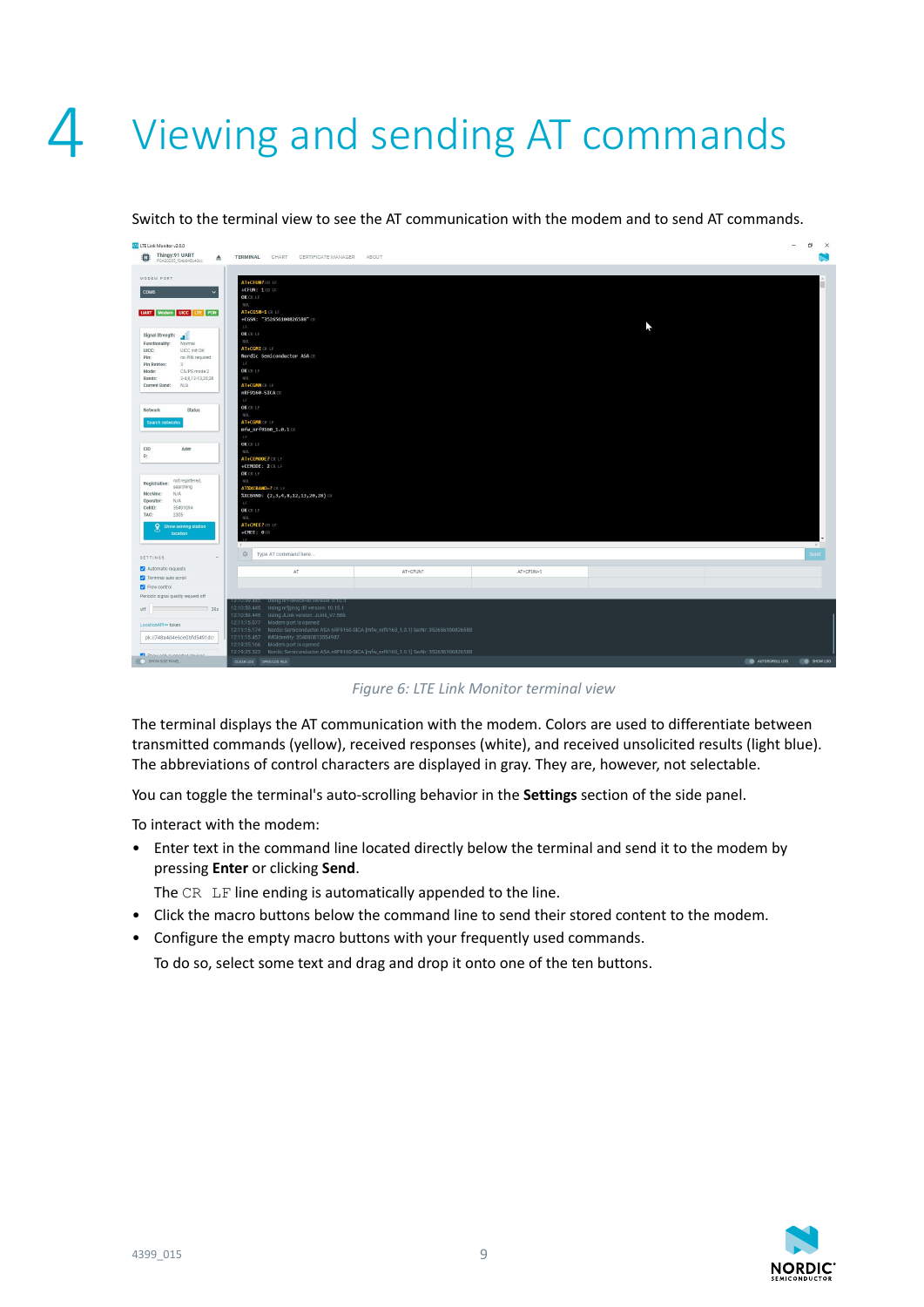### <span id="page-9-1"></span><span id="page-9-0"></span>Viewing modem events

Switch to the chart view to see modem events and signal quality, either for the connected device or for logged data.



*Figure 7: LTE Link Monitor chart view*

The time-based chart displays signal quality and modem events. The signal quality reported by the modem is the received signal reference power (RSRP) in dBm, displayed on the left axis. The modem events are unsolicited result codes and responses to different commands, separated into different categories displayed on the right axis.

To view the information in the chart:

- Hover over the events in the chart to display the list of events under the mouse cursor.
- To navigate the chart, drag it horizontally.
- Zoom in or out using the mouse wheel or the right mouse button.

**Note:** When you zoom or drag, the chart stops displaying the latest incoming events. Click **Live Scroll** under the chart to make sure incoming events are displayed again.

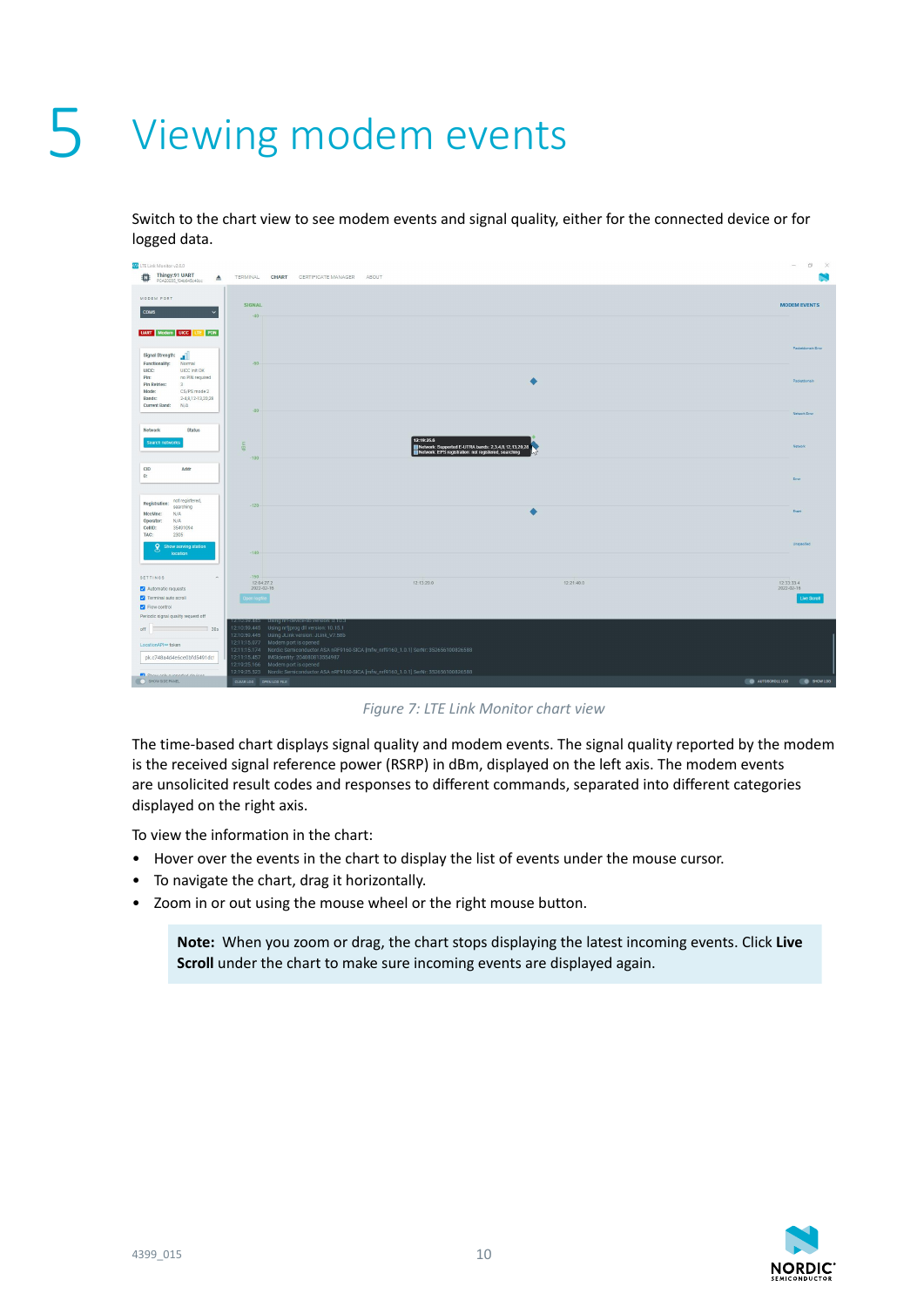# <span id="page-10-1"></span><span id="page-10-0"></span>Managing credentials

You can store and update modem credentials (keys or certificates) manually by sending [Credential storage](https://infocenter.nordicsemi.com/topic/ref_at_commands/REF/at_commands/security/cmng.html) [management %CMNG](https://infocenter.nordicsemi.com/topic/ref_at_commands/REF/at_commands/security/cmng.html) commands to the modem. The certificate manager simplifies this process by offering a graphical user interface for updating credentials.

Before you can update the credentials stored by the modem, you must put the modem into offline state by sending the AT command **AT+CFUN=4**.

| LTE Link Monitor v2.0.0<br>Thingy:91 UART<br>IN.<br>$\triangle$<br>PCA20035_f04b645c40cc                                                                                                                                              | TERMINAL<br>CHART<br><b>CERTIFICATE MANAGER</b><br>ABOUT                                                                                                                                                                                                                                                                                                                                                                                                                                                                          |              |             |                                                                           |                                              | $\times$         |
|---------------------------------------------------------------------------------------------------------------------------------------------------------------------------------------------------------------------------------------|-----------------------------------------------------------------------------------------------------------------------------------------------------------------------------------------------------------------------------------------------------------------------------------------------------------------------------------------------------------------------------------------------------------------------------------------------------------------------------------------------------------------------------------|--------------|-------------|---------------------------------------------------------------------------|----------------------------------------------|------------------|
| MODEM PORT<br>COM <sub>5</sub><br><b>UART</b> Modern UICC LTE<br>PDN                                                                                                                                                                  | The modem must be in offline state (AT+CFUN+4) for updating certificates.<br>Œ<br>You can drag-and-drop a JSON file over this window.<br>You can use ATKCHNG-1 command in the Terminal screen to list all stored certificates.<br>Make sure your device runs a firmware with increased buffer to support long AT-commands.<br>Use security tag 16842753 to manage nRF Connect for Cloud certificate, otherwise pick a different tag.                                                                                              |              |             |                                                                           |                                              |                  |
| Signal Strength:<br>afl<br>Functionality:<br>Normal<br>UICC:<br><b>UICC</b> init OK<br>Pin:<br>no PIN required<br><b>Pin Retries:</b><br>$\mathbf{3}$<br>Mode:<br>CS/PS mode 2<br>2-4.8.12-13.20.28<br>Bands:<br>N/A<br>Current Band: | CA certificate<br>-----BEGIN CERTIFICATE-----<br>MIIDQTCCAimgAwIBAgITBmyfz5m/jAo54vB4ikPmljZbyjANBgkqhkiG9w0BAQsF<br>ADASMQswCQYDVQQGEwJVUzEPMA0GA1UEChMGQW1hem9uMRkwFwYDVQQDExBBbWF6<br>b24gUm9vdCBDQSAxMB4XDTE1MDUyNjAuMDAwMFoXDTM4MDExNzAwMDAwMFowOTEL<br>Client certificate                                                                                                                                                                                                                                                   |              | Delete<br>п | Pre-shared key<br>ASCII text in hexadecimal string format<br>PSK identity |                                              | Delete<br>п<br>o |
| Network<br><b>Status</b><br>Search networks                                                                                                                                                                                           | -----BEGIN CERTIFICATE-----<br>MIICpzCCAY8CCQDMTgDSykl/4DANBgkqhkiG9w0BAQsFADBwMQswCQYDVQQGEwJO<br>TzEPMA0GA1UECAwGTm9yd2F5MRIwEAYDVQQHDAlUcm9uZGhlaW0xHTAbBgNVBAoM<br>FE5vcmRpYyBTZW1pY29uZHVjdG9yMR0wGwYDVQQLDBRucmZjbG91ZC5jb20tR2Vu                                                                                                                                                                                                                                                                                           | A            | $\Box$      | Security tag                                                              | 16842753                                     |                  |
| CID<br>Addr<br>Registration:<br>unknown<br>MccMnc:<br>N/A<br>N/A<br>Operator:<br>4294967295<br>CellID:<br>65534<br>TAC:<br>Show serving station<br>location                                                                           | Private key<br>-----BEGIN EC PARAMETERS-----<br>BggqhkjOPQMBBw==<br>----- END EC PARAMETERS-----<br>-----BEGIN EC PRIVATE KEY-----                                                                                                                                                                                                                                                                                                                                                                                                |              | $\Box$      |                                                                           | <b>Update certificates</b><br>Load from JSON |                  |
| SETTINGS<br>Automatic requests<br>Terminal auto scroll<br>Flow control<br>Periodic signal quality request off<br>30s<br>off                                                                                                           |                                                                                                                                                                                                                                                                                                                                                                                                                                                                                                                                   | $\mathbb{Z}$ |             |                                                                           |                                              |                  |
| LocationAPI <sup>oo</sup> token<br>pk.c748a4d4e6ce0bfd5491dcl<br>Show only supported devices                                                                                                                                          | 12:10:59.357 Application data folder: CAUsers\raat\AppData\Roaming\nrfconnect\pc-nrfconnect-linkmonitor<br>12:10:59.445 Using @nordicsemiconductor/nrf-device-lib-js version: 0.4.3<br>12:10:59.445 Using nrf-device-lib version: 0.10.3<br>12:10:59.445 Using nrfjprog dll version: 10.15.1<br>12:10:59.445 Using JLink version: JLink_V7.58b<br>12:11:15.077 Modem port is opened<br>12:11:15.174 Nordic Semiconductor ASA nRF9160-SICA (mfw_nrf9160_1.0.1) SerNr: 352656100826588<br>12:11:15.457 IMSIdentity: 204080813554987 |              |             |                                                                           |                                              |                  |
| SHOW SIDE PANEL                                                                                                                                                                                                                       | CLEAR LOG OPEN LOG FILE                                                                                                                                                                                                                                                                                                                                                                                                                                                                                                           |              |             |                                                                           | AUTOSCROLLLOG C SHOWLOG                      |                  |

*Figure 8: LTE Link Monitor certificate manager*

Each set of keys and certificates that is stored in the modem is identified by a security tag. This means that all related credentials share the same security tag. Send the command **AT%CMNG=1** in the terminal view to display a list of all certificates that are stored on your device. If you have added your device in nRF Connect for Cloud, you should see a CA certificate, a client certificate, and a private key with security tag 16842753 (which is the security tag for nRF Connect for Cloud credentials).

To manage credentials:

• To add or update credentials, enter a security tag and the new key(s) or certificate(s). Then click **Update certificates**.

Instead of entering the credentials manually, you can also import a JSON file. To do so, click **Load from JSON**.

• To delete a key or certificate, select the check-box next to it. Then click **Update certificates**.

**Note:** Deleting the text from the text field does not cause the key or certificate to be unset.

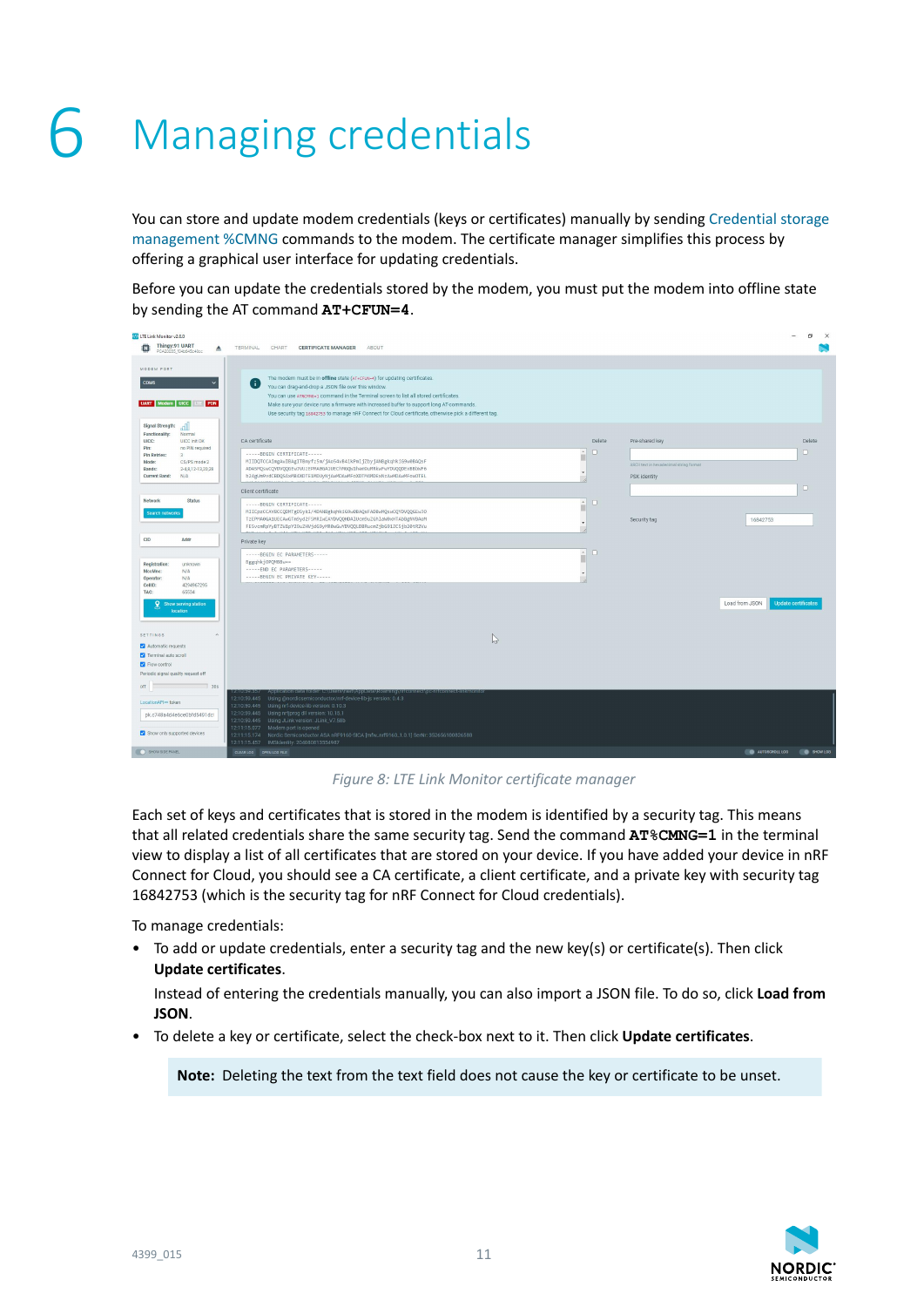## <span id="page-11-0"></span>Sample code for locationapi.org

The provided code snippet demonstrates the usage of the [locationapi.org](https://locationapi.org) service. You can use code similar to this in a client application, for example, a mobile app, to display a map showing the location of the device.

To see an example for using the locationapi.org service, click **Show serving station location** in the side panel of LTE Link Monitor.

#### **Note:**

- This code only handles expected successful responses.
- The location request can be further enhanced for better accuracy by specifying neighboring cells, for which you can directly use the response to the **AT%NBRGRSRP** command.

```
const SerialPort = require('serialport');
const fetch = require('node-fetch');
const port = new SerialPort('COM8', {
    autoOpen: false,
    baudRate: 115200,
    dataBits: 8,
    parity: 'none',
    stopBits: 1,
});
let mcc;
let mnc;
// open the port and execute an AT+COPS? request
new Promise(resolve => port.open(resolve))
.then(() => new Promise(resolve => {
     port.once('data', buf => resolve(buf.toString())).write('AT+COPS?\r');
}))
// pick the 3rd argument of COPS response
.then(plmn => (/COPS: [0-2],[0-2],"([^{\text{''''''''},exec(plmn).pop()))
.then(mccmnc \Rightarrow {
   mcc = parseInt (mccmnc.substring(0, 3), 10);
    mnc = parseInt(mccmnc.substring(3), 10);
})
// execute an AT+CEREG? request
.then(() => new Promise(resolve => {
     port.once('data', buf => resolve(buf.toString())).write('AT+CEREG?\r');
}))
// pick the 3rd and 4th field from the response
.then(registration => (/CEREG: \d,\d+,"([0-9A-F]{1,4})","([0-9A-F]
{1,8})"/.exec(registration).slice(-2)))
.then(((tac, cil) \Rightarrow)
   lac: parseInt(tac, 16),
```
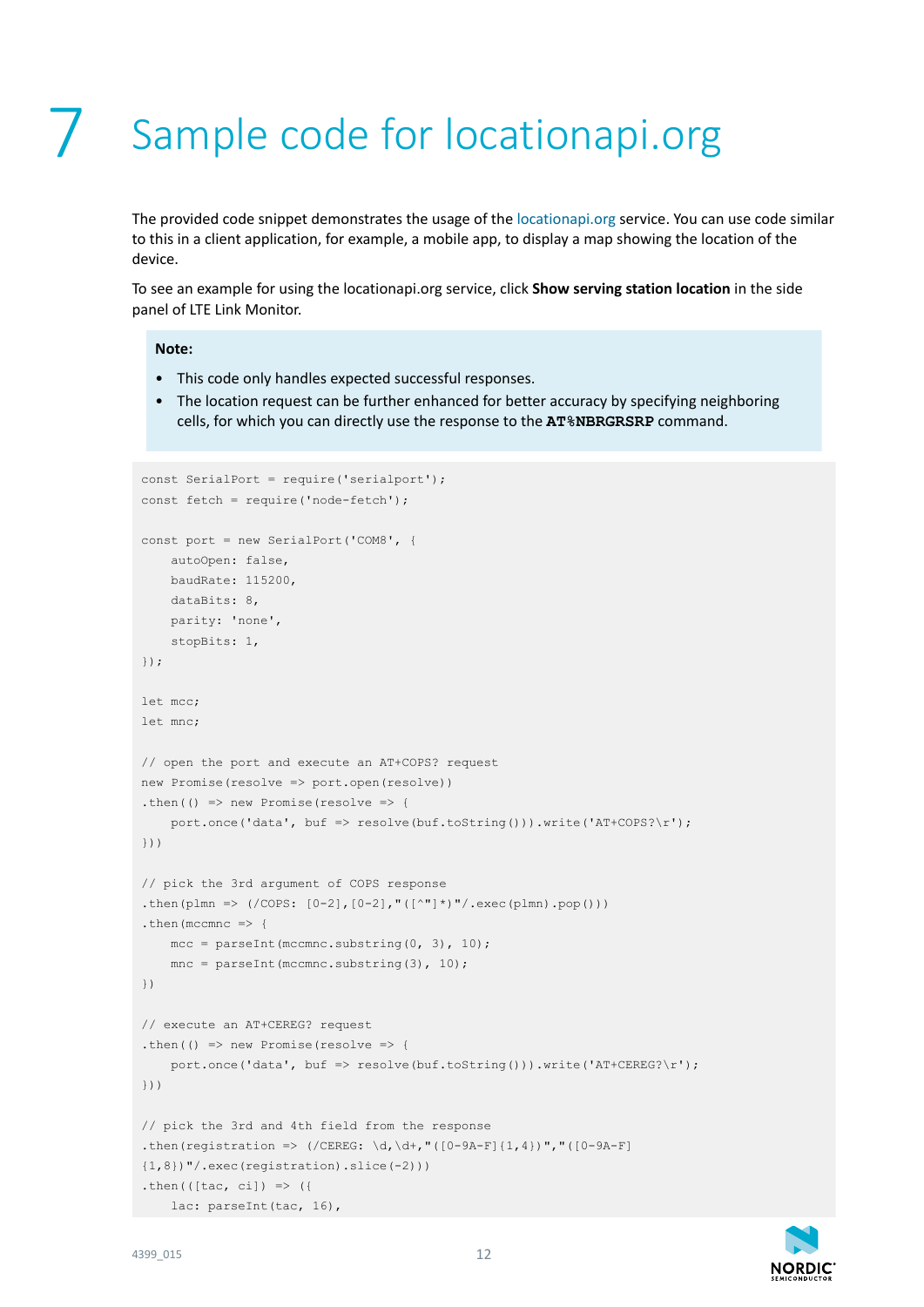```
 cid: parseInt(ci, 16),
}))
// construct the locationapi request
.then(({ lac, cid }) => ({
    token: 'pk.c748a4d4e6ce0bfd5491dcfb01ba9b10',
    radio: 'lte',
    mcc,
    mnc,
    cells: [{ lac, cid }],
    address: 1,
}))
.then(body => console.log(body) || body)
// fetch the result
.then(body => fetch('https://eu1.unwiredlabs.com/v2/process.php', {
    method: 'POST',
    headers: { 'Content-Type': 'application/json' },
    body: JSON.stringify(body),
}))
.then(response \Rightarrow response.json())
.then(console.log)
.then(() => process.exit());
```